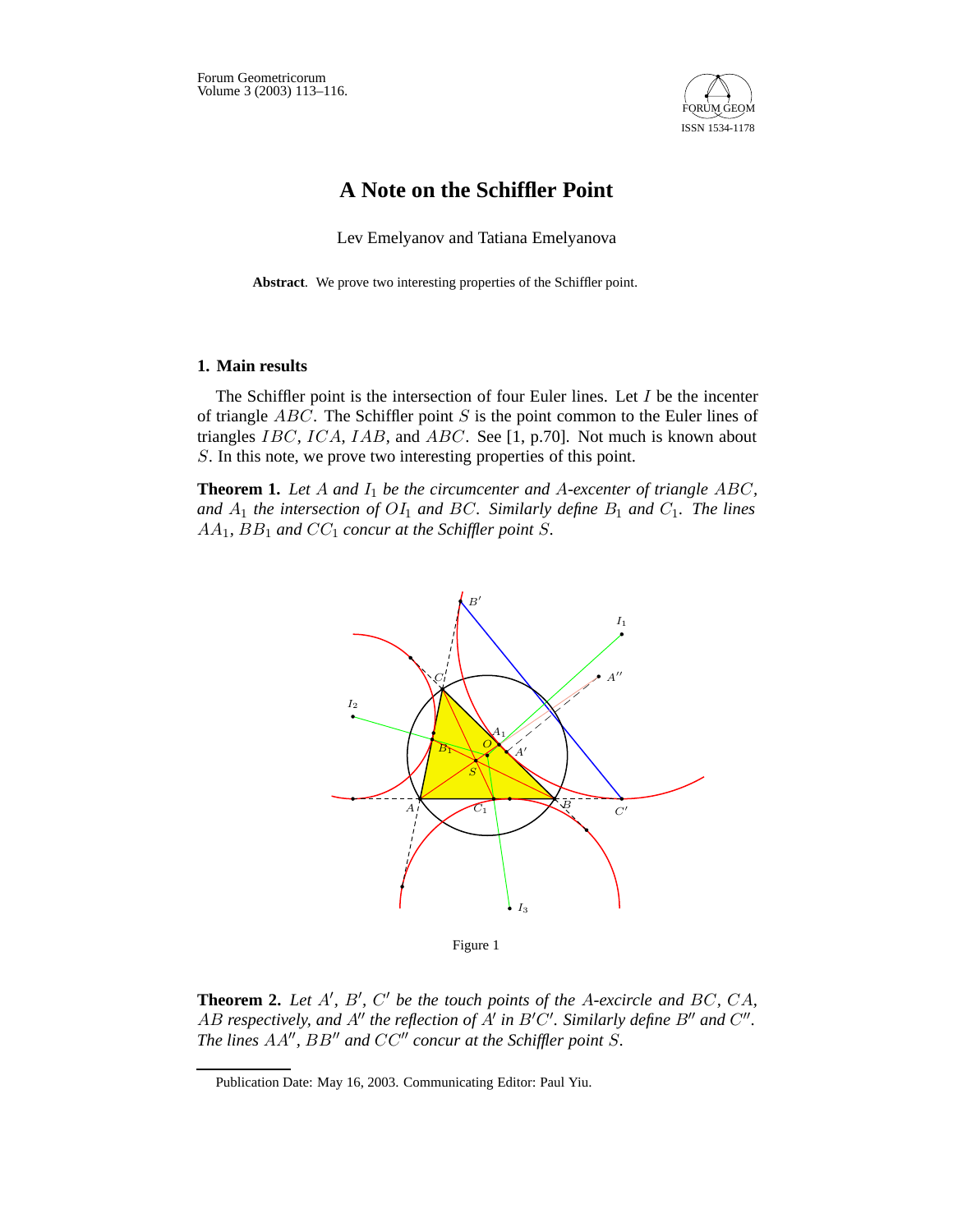.

We make use of trilinear coordinates with respect to triangle  $ABC$ . According to [1, p.70], the Schiffler point has coordinates

$$
\left(\frac{1}{\cos B + \cos C}: \frac{1}{\cos C + \cos A}: \frac{1}{\cos A + \cos B}\right)
$$

#### **2. Proof of Theorem 1**

We show that  $AA_1$  passes through the Schiffler point S. Because

$$
O = (\cos A : \cos B : \cos C)
$$
 and  $I_1 = (-1 : 1 : 1),$ 

the line  $OI<sub>1</sub>$  is given by

$$
(\cos B - \cos C)\alpha - (\cos C + \cos A)\beta + (\cos A + \cos B)\gamma = 0.
$$

The line BC is given by  $\alpha = 0$ . Hence the intersection of  $OI_1$  and BC is

 $A_1 = (0 : \cos A + \cos B : \cos A + \cos C).$ 

The collinearity of  $A_1$ , S and A follows from

$$
\begin{vmatrix}\n1 & 0 & 0 \\
0 & \cos A + \cos B & \cos A + \cos C \\
\frac{1}{\cos B + \cos C} & \frac{1}{\cos C + \cos A} & \frac{1}{\cos A + \cos B} \\
=\begin{vmatrix}\n\cos A + \cos B & \cos A + \cos C \\
\frac{1}{\cos C + \cos A} & \frac{1}{\cos A + \cos B} \\
=0.\n\end{vmatrix}
$$

This completes the proof of Theorem 1.

*Remark.* It is clear from the proof above that more generally, if P is a point with trilinear coordinates  $(p : q : r)$ , and  $A_1$ ,  $B_1$ ,  $C_1$  the intersections of  $PI_a$  with BC,  $PI_2$  with CA,  $PI_3$  with AB, then the lines  $AA_1$ ,  $BB_1$ ,  $CC_1$  intersect at a point with trilinear coordinates  $\left(\frac{1}{q+r}:\frac{1}{r+p}:\frac{1}{p+q}\right)$ . If P is the symmedian point, for example, this intersection is the point  $X_{81} = \left(\frac{1}{b+c} : \frac{1}{c+a} : \frac{1}{a+b}\right)$ .

#### **3. Proof of Theorem 2**

We deduce Theorem 2 as a consequence of the following two lemmas.

**Lemma 3.** The line  $OI_1$  is the Euler line of triangle  $A'B'C'$ .

*Proof.* Triangle  $ABC$  is the tangential triangle of  $\angle A'B'C'$ . It is known that the circumcenter of the tangential triangle lies on the Euler line. See, for example, [1, p.71]. It follows that  $OI_1$  is the Euler line of triangle  $A'B'C'$ . — Первой производите и производите с производите и производите и производите и производите и производите и п<br>В применение и производите и производите и производите и производите и производите и производите и применение

**Lemma 4.** *Let* A∗ *be the reflection of vertex* A *of triangle* ABC *with respect to* BC*,* A1B1C<sup>1</sup> *be the tangential triangle of* ABC*. Then the Euler line of* ABC *and line*  $A_1A^*$  *intersect line*  $B_1C_1$  *in the same point.*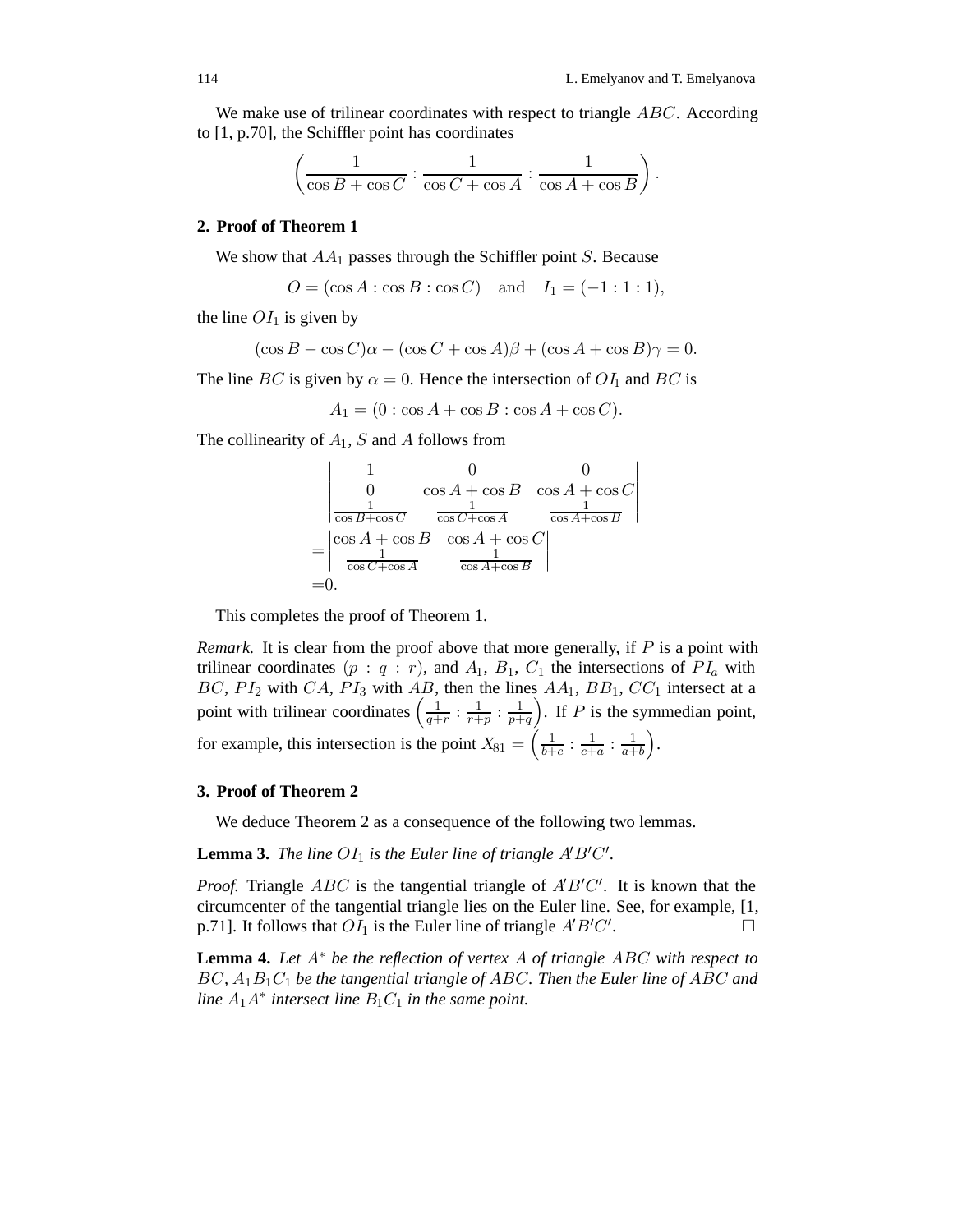*Proof.* As is well known, the vertices of the tangential triangle are given by

$$
A_1 = (-a:b:c), \quad B_1 = (a:-b:c), \quad C_1 = (a:b:-c).
$$

The line  $B_1C_1$  is given by  $c\beta + b\gamma = 0$ . According to [1, p.42], the Euler line of triangle  $ABC$  is given by

$$
a(b^2 - c^2)(b^2 + c^2 - a^2)\alpha + b(c^2 - a^2)(c^2 + a^2 - b^2)\beta + c(a^2 - b^2)(a^2 + b^2 - c^2)\gamma = 0.
$$

Now, it is not difficult to see that

$$
A^* = (-1: 2 \cos C : 2 \cos B)
$$
  
= (-abc : c(a<sup>2</sup> + b<sup>2</sup> - c<sup>2</sup>) : b(c<sup>2</sup> + a<sup>2</sup> - b<sup>2</sup>)).

The equation of the line  $A^*A_1$  is then

$$
\begin{vmatrix} -abc & 2c(a^2 + b^2 - c^2) & 2b(c^2 + a^2 - b^2) \\ -a & b & c \\ \alpha & \beta & \gamma \end{vmatrix} = 0.
$$

After simplification, this is

$$
-(b2 – c2)(b2 + c2 – a2)\alpha + ab(a2 – b2)\beta – ac(a2 – c2)\gamma = 0.
$$

Now, the lines  $B_1C_1$ ,  $A^*A_1$ , and the Euler line are concurrent if the determinant

$$
\begin{vmatrix} 0 & c & b \\ -(b^2 - c^2)(b^2 + c^2 - a^2) & ab(a^2 - b^2) & -ac(a^2 - c^2) \\ a(b^2 - c^2)(b^2 + c^2 - a^2) & b(c^2 - a^2)(c^2 + a^2 - b^2) & c(a^2 - b^2)(a^2 + b^2 - c^2) \end{vmatrix}
$$

is zero. Factoring out  $(b^2 - c^2)(b^2 + c^2 - a^2)$ , we have

$$
\begin{vmatrix}\n0 & c & b \\
-1 & ab(a^2 - b^2) & -ac(a^2 - c^2) \\
a & b(c^2 - a^2)(c^2 + a^2 - b^2) & c(a^2 - b^2)(a^2 + b^2 - c^2)\n\end{vmatrix}
$$
\n
$$
= -c \begin{vmatrix}\n-1 & -ac(a^2 - c^2) \\
a & c(a^2 - b^2)(a^2 + b^2 - c^2)\n\end{vmatrix} + b \begin{vmatrix}\n-1 & ab(a^2 - b^2) \\
a & b(c^2 - a^2)(c^2 + a^2 - b^2)\n\end{vmatrix}
$$
\n
$$
= c^2((a^2 - b^2)(a^2 + b^2 - c^2) - a^2(a^2 - c^2))
$$
\n
$$
-b^2((c^2 - a^2)(c^2 + a^2 - b^2) + a^2(a^2 - b^2))
$$
\n
$$
= c^2 \cdot b^2(c^2 - b^2) - b^2 \cdot c^2(c^2 - b^2)
$$
\n
$$
= 0.
$$

This confirms that the three lines are concurrent.

To prove Theorem 2, it is enough to show that the line  $AA''$  in Figure 1 contains S. Now, triangle  $A'B'C'$  has tangential triangle  $ABC$  and Euler line  $OI_1$  by Lemma 3. By Lemma 4, the lines  $OI_1$ ,  $AA''$  and  $BC$  are concurrent. This means that the line  $AA''$  contains  $A_1$ . By Theorem 1, this line contains S.